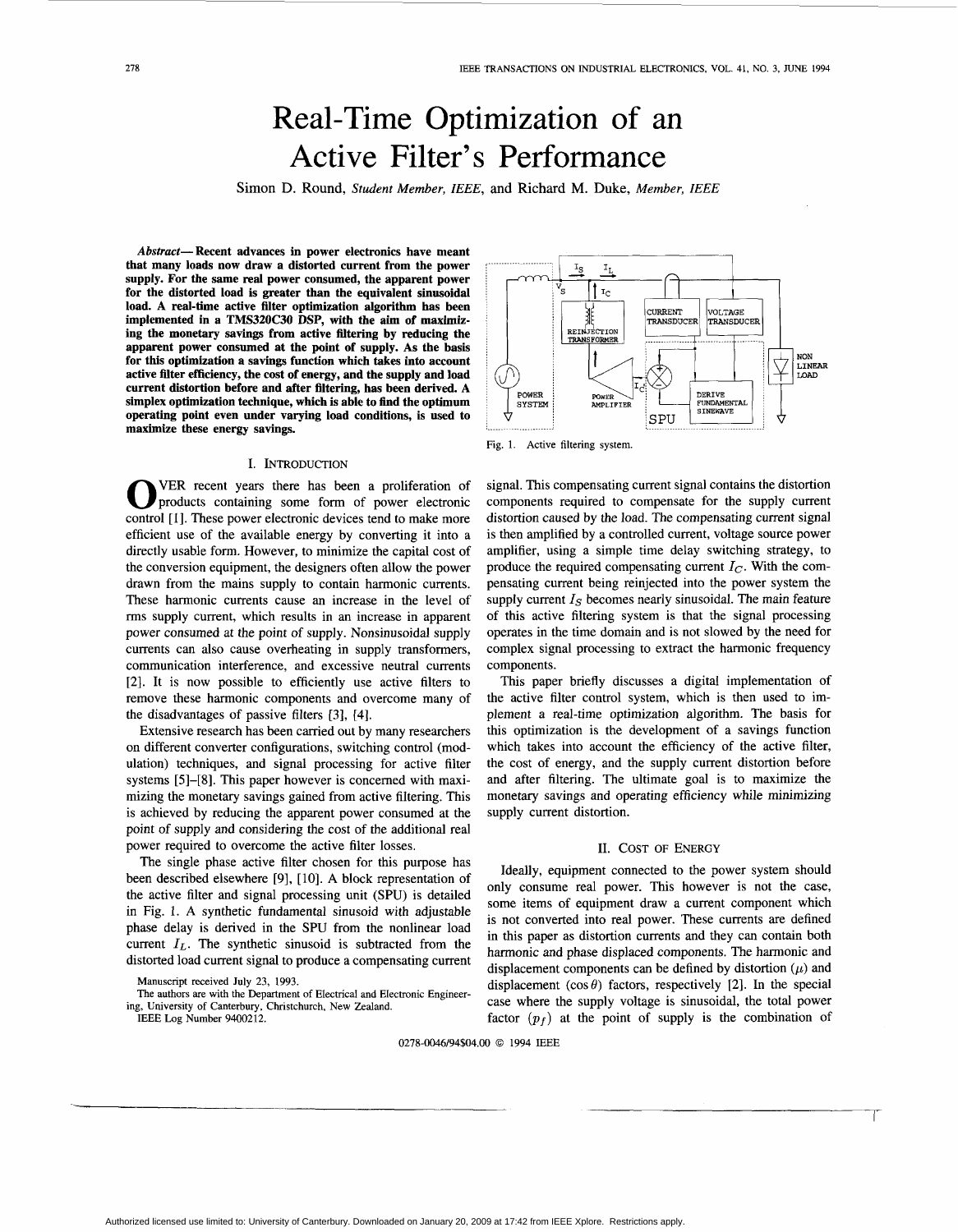

**Fig.** 2. **Interfacing** the **active filter to** the TMS320C30 DSP.

harmonic and displacement distortion as shown by (1).

$$
p_f = \mu \cos \theta. \tag{1}
$$

It can also be shown [11] that if  $D_{TH}$  is the Total Harmonic

Definition (THD) of the supply current, then

\n
$$
\mu = \frac{1}{\sqrt{1 + D_{\text{TH}}^2}}.
$$
\n(2)

The charge for electrical energy consumed generally depends on the type of consumer. For domestic and small businesses, the charge is usually based only on the real power (P) consumed per hour (kWh). Industrial/commercial consumers' charges are however based on both the real power and the peak demand apparent power consumed. For a constant load this peak demand apparent power  $(S)$  can be converted into an hourly rate (kVAh). An energy cost ratio,  $R_c$ , can be defined as the ratio of charge for real power *(cp)* to apparent power  $(c_S)$  at some common time rate  $[(3)]$ .

$$
R_c = \frac{c_P}{c_S}.\tag{3}
$$

This energy cost ratio effects the total cost of energy to the consumer and can have a profound influence over the level of savings achievable by active filtering. Typically in New Zealand, real power is worth approximately five times that of apparent power, an  $R_c$  of five. By decreasing the energy cost ratio, an additional cost can be added to penalize the consumer for distortion power consumed. Since the distortion components of a particular consumers' load will usually vary with time, an active filter therefore requires some form of intelligent controller to optimize the possible savings from active filtering, while taking into account the supply current distortion and the energy cost ratio.

## 111. IMPLEMENTATION OF **A** DIGITAL CONTROLLER

The intelligent digital controller for the active filter is based on the TMS320C30 Digital Signal Processor (DSP) [12]. The controller's primary task is to measure the distorted load current, subtract a fundamental sinusoid, and output the

resulting compensating current signal to the switching control circuit in real time. Interconnection of the TMS320C30 to the external interfaces of the active filter is shown in Fig. 2. 14 bit ADC's and DAC's give the system a large dynamic range. The sample rate for the load current ADC system was determined so that the delay between the input sample and the output of the computed result is less than one degree of phase delay at the fundamental frequency. For a supply frequency of 50 Hz this results in a sample rate greater than 18 kHz. A variable sample rate of about 25.6 kHz is used so that exactly 512 samples are recorded during each fundamental period.

Supply current, supply voltage and power amplifier dc bus voltage ADC's (Fig. 2) and the time delay switching frequency control output are all sampled at the lower rate of 6.4 **kHz,**  which corresponds to 128 samples per fundamental period. The average switching frequency of the active filter can be adjusted in the range from 2 kHz to 80 kHz and the dc bus voltage proportional-integral controller adjusts the magnitude of the synthetic sinusoid to control the real power flow into the active filter to overcome losses. A sample rate of 6.4 kHz is sufficient for the 128-point FFT to calculate up to the 50th harmonic component, while allowing the TMS32OC30 more time for the calculation of other control functions. Three 128 point FFTs provide information so the operating efficiency of the active filter, power factor, and the THD level of the supply and load currents can be calculated.

#### IV. FILTER PERFORMANCE

When the load current contains both harmonic and displacement distortion components the active filter can provide total power factor correction. This is demonstrated in [Fig. 3](#page-2-0) for a resistor and inductor combination in parallel with a single phase bridge rectifier with capacitive and resistive load. The phase displacement of the resistor and inductor combination is  $80^{\circ}$  and the total load has a displacement of  $56^{\circ}$  with a load current THD of 40.3%, which results in a total power factor of  $0.630$  [using  $(1)$ ]. When the active filter is operated the supply current THD is reduced to 9.1%, with a displacement of *O",*  and a resultant power factor of 0.991. The supply current now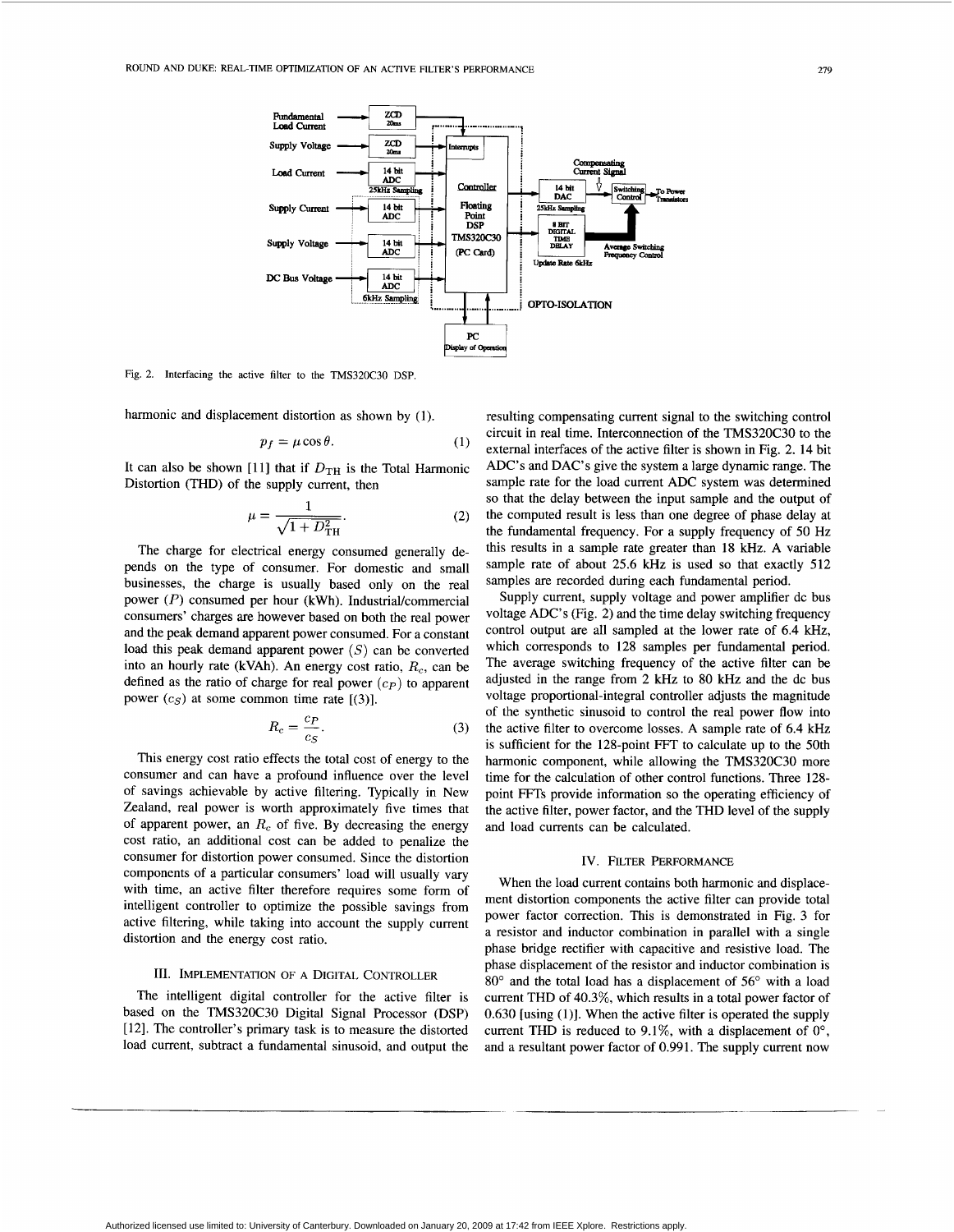<span id="page-2-0"></span>

**Fig. 3. Distortion and displacement compensation.** 

has a value of 5.8  $A_{\text{RMS}}$  compared to the load current value **Operating Characteristic** of the **AF** of *8.5* **ARMS.** 

The operational performance of the active filter is determined by the efficiency with which it is able to reduce supply current distortion. Fig. 4 shows the efficiency of the active filter and the supply current THD for various values of dc bus voltage and average switching frequency. These results were obtained while the active filter was compensating for only the harmonic distortion component of load current (THD  $= 78\%)$ drawn by a single phase bridge rectifier with capacitive and resistive load. At high levels of dc bus voltage and average switching frequency the supply current THD is reduced the most, however at this point efficiency is at its lowest (87.9%). It should be possible to optimize the operating conditions of dc bus voltage and average switching frequency with the aim of minimizing the supply current THD while maximizing efficiency. One approach is to derive a savings function which financial cost of the total electricity consumption of the load plus active filter. describes the operation of the active filter in terms of the actual *<sup>I</sup>*

## V. SAVINGS FUNCTION

**A** savings function can be defined as the difference between the cost for the energy consumed before and after the process of active filtering. An optimization system could then use this savings function to determine the most economic operating point. To determine the cost before and after active filtering, real and apparent power flow definitions (Fig. *5)* must be considered. For the case where no active filtering is taking place the cost to the consumer for a load  $(P_L, S_L)$  is defined by the cost function,  $C_{\text{NAF}}$  [(4)] where  $p_{f \text{NAF}} = P_L/S_L$ .

$$
C_{\text{NAF}} = P_L c_P + S_L c_S
$$
  
= 
$$
P_L c_P \left( 1 + \frac{1}{R_c p_f \text{NAF}} \right).
$$
 (4)

When active filtering is included, the extra power  $(\Delta P)$  the it is providing and the operational efficiency  $(\zeta)$  of the filter. From the usual definition of efficiency, this extra power is active filter consumes, depends on the amount of compensation



given by

$$
\Delta P = P_L \left( \frac{1 - \zeta}{\zeta} \right). \tag{5}
$$

 $\top$ 

With the same nonlinear load and when active filtering is included, the kVA level at the point of supply has now changed  $(S')$  and the real power consumption from the system has increased  $(P')$ , resulting in a new cost function,  $C_{AF}$  [(6)] where  $p_{f AF} = P'/S'$ .

$$
C_{\rm AF} = P'c_P + S'c_S
$$
  
=  $P_L c_P \left( 1 + \left( \frac{1-\zeta}{\zeta} \right) + \frac{1}{R_c p_{f \rm AF}} + \frac{\left( \frac{1-\zeta}{\zeta} \right)}{R_c p_{f \rm AF}} \right)$ . (6)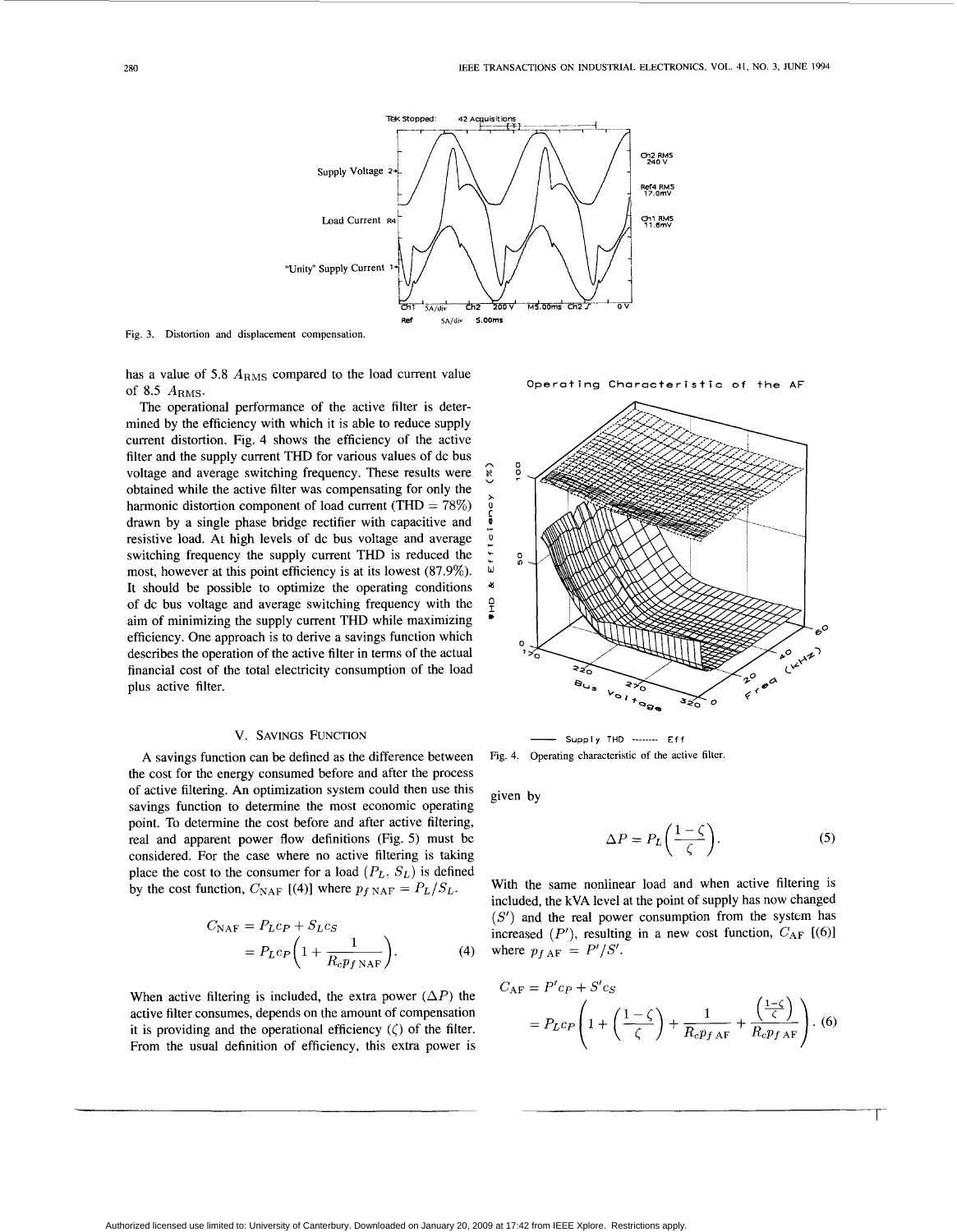

**Fig.** *5.* **Definition** of **power flow. (a)** No **active filtering. (b) Active filtering.** 

The savings  $(s_{AV})$  made from active filtering can now be described by (7).

$$
s_{AV} = C_{NAF} - C_{AF}
$$
  
=  $P_L c_P \left( \frac{1}{R_c p_f N_{AF}} - \frac{1}{R_c p_f A F} - \frac{1}{R_c p_f A F} \right)$   
-  $\left( \frac{1 - \zeta}{\zeta} \right) \left( 1 + \frac{1}{R_c p_f A F} \right)$  (7)

By expressing these savings as a percentage of the cost of operating the load **[(S)],** it is possible to remove the dependency on the real power consumed by the load *(PL)*  and the charge for that power *(cp).* 

$$
s_{AV} \text{ } (\%)
$$
\n
$$
= \frac{\frac{1}{R_c p_f \text{ } \text{NAF}} - \frac{1}{R_c p_f \text{ } \text{AF}} - \left(\frac{1-\zeta}{\zeta}\right) \left(1 + \frac{1}{R_c p_f \text{ } \text{AF}}\right)}{1 + \frac{1}{R_c p_f \text{ } \text{NAF}}}
$$
\n
$$
\times 100 \tag{8}
$$

Utilizing (1) and **(2),** the percentage savings can now be expressed in terms of supply current THD and fundamental phase displacement as given by **(9).** 

$$
s_{AV}(\%)
$$
\n
$$
= \frac{\frac{\sqrt{1+D_{\text{THAF}}^2}}{R_c \cos \theta_{\text{NAF}}}}{R_c \cos \theta_{\text{AF}}} - \frac{\sqrt{1+D_{\text{THAF}}^2}}{R_c \cos \theta_{\text{AF}}} - \left(\frac{1-\zeta}{\zeta}\right) \left(1 + \frac{\sqrt{1+D_{\text{THAF}}^2}}{R_c \cos \theta_{\text{AF}}}\right)}{1 + \frac{\sqrt{1+D_{\text{THNAF}}^2}}{R_c \cos \theta_{\text{NAF}}}}
$$
\n
$$
\times 100(\%)
$$
\n(9)

Using the efficiency and THD information from [Fig. 4](#page-2-0) and a cost ratio of five, the savings gained from active filtering for the single phase bridge rectifier load are given in Fig. 6. The maximum savings point in Fig. 6 has a value of **0.2%** at a dc bus voltage of **189** V and an average switching frequency of *5*  **kHz.** At this maximum point the supply current THD is 41.2%, compared to the load current THD of 78.0%, and the active filtering system has an operating efficiency of **97.3%.** Thus, by simply maximizing savings a high operating efficiency has been achieved but the reduction in supply current THD has not been very substantial. It may be desirable to operate the active filtering system so as to achieve some minimum required level of supply current THD. The IEEE-5 19 harmonic standard for example specifies the required current THD at the point of common coupling **[13].** Therefore a required level of supply current THD should be incorporated into the calculation of the savings surface. This can be achieved by adding a penalty to the savings function  $(s_{AV}(\%))$  to ensure that the supply

 $(z)$  $s$ avings c AO LYNZ) E<sub>US</sub> V<sub>O</sub> T T<sub>OD</sub> 320 0<br>
— Savings<br>
Fig. 6. Energy savings gained by active filtering. ૐ  $\circ$ 

**Savings** Rc=5 Data \*.010

current THD is lower than some set maximum  $(D_{MAX})$  and can be described by the following expression:

$$
s_{\rm AV}~(\%) + \sigma D_{\rm TH} \mathcal{F}(D_{\rm TH})
$$

where  $\sigma < 0$ 

and 
$$
\mathcal{F}(D_{\text{TH}}) = \begin{cases} 1: & D_{\text{TH}} - D_{\text{MAX}} > 0 \\ 0: & D_{\text{TH}} - D_{\text{MAX}} \le 0 \end{cases}
$$
 (10)

The penalty term, which only operates when the supply current THD  $(D_{TH})$  is greater than  $D_{MAX}$ , is proportional to the amount of supply current THD present. The scaling term  $(\sigma)$ is negative so that the penalty function reduces the savings and forces the maximum savings point to a region where the supply current THD is less than that specified by  $D_{MAX}$ .

The effect of such a penalty function is shown in [Fig. 7.](#page-4-0) The savings curve (dotted lines) is for the same single phase bridge rectifier load described previously and an energy cost ratio of one. The maximum savings operating point without any penalty imposed is at 207 **V** and *5* kHz. At this point the efficiency of the active filtering system is 96% and the supply current THD is reduced from 78.0% to **23.4%** (Fig. 4). However if  $D_{MAX}$  is now set to 10% and a penalty is added using a scaling term  $\sigma$  of  $-0.5$ , a penalty surface (solid lines) is produced, also shown in [Fig. 7.](#page-4-0) The shaded region in [Fig. 7](#page-4-0) is where no penalty is added to the savings surface because the supply current THD is less than  $D_{MAX}$  and therefore the savings and penalty surfaces are identical. The maximum savings point for the supply current THD to be less than 10% occurs at a bus voltage of **231** V and switching frequency of 18 kHz. At this point the active filtering system operates with an efficiency of 92.8% and the supply current THD is reduced from 78.0% to **9.8%.**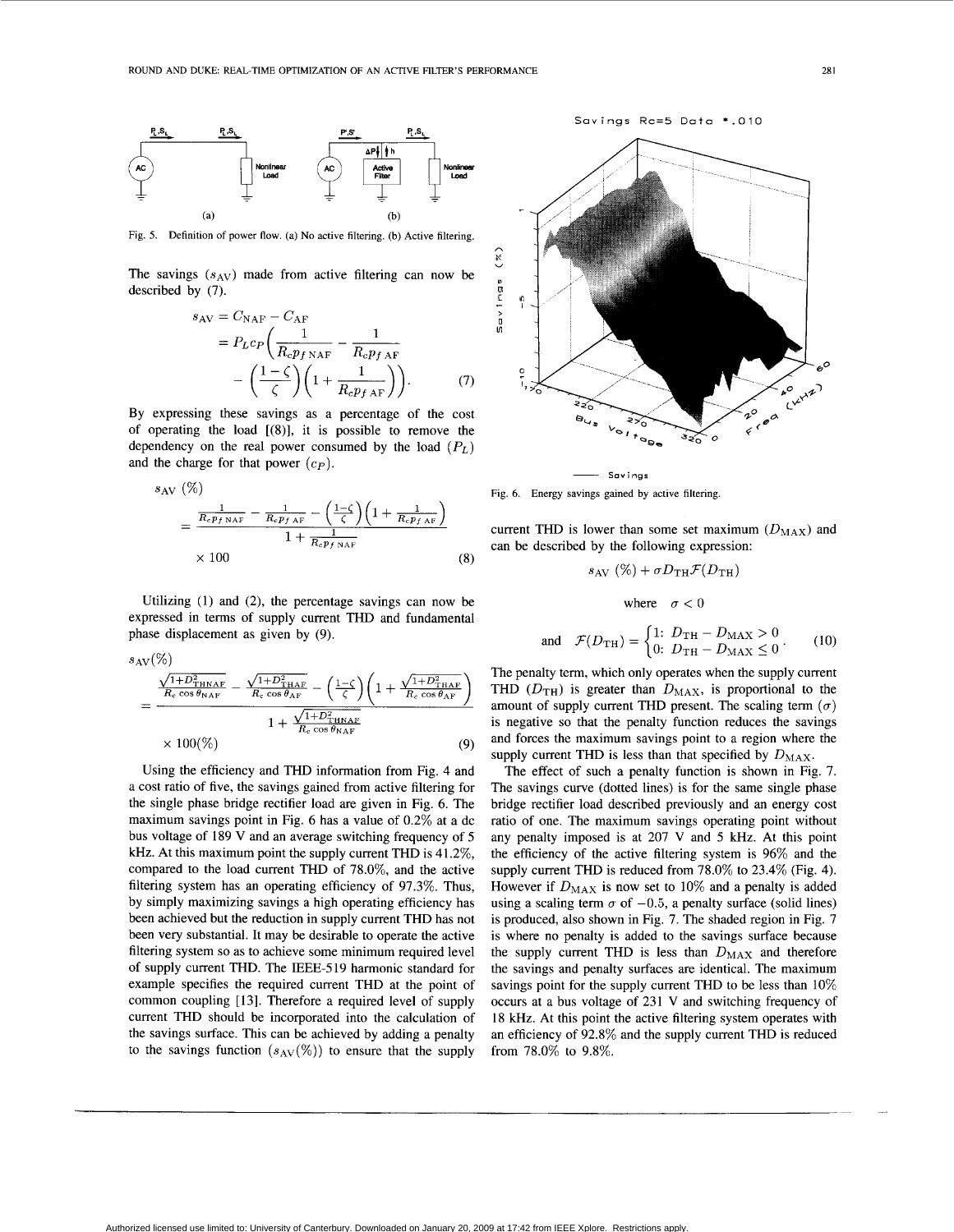<span id="page-4-0"></span>

THD **Penalty Rc=l Data** \*.010

**Fig.** 7. **Effect of setting maximum allowed THD.** 

#### **VI. MAXIMIZATION OF SAVINGS**

A savings function, which calculates the possible savings available to the consumer by active filtering, has been derived. The active filter's operating conditions can be altered to achieve a maximum savings point. An automatic search procedure, which is independent of the type of load and *DMAX*  level, is necessary to find this maximum savings point. Since more than one operating condition can be altered to move about on the savings surface, a multidimensional optimization algorithm is required. Unlike the more traditional optimization problems in which the shape of the surface is known, the savings surface is unknown prior to active filtering. The surface is only measured when the optimization algorithm steps towards the maximum savings point and due to time varying loads this measured data is continually changing. Any optimization algorithm must therefore continue to explore the area surrounding the maximum savings point in order to find new maxima over time.

A direct method, which starts at an arbitrary point and proceeds in a stepwise fashion towards the maxima or minima by successive improvements, is an appropriate optimization procedure. Many different types of direct methods are available, however these all fall into two categories. Firstly, methods using the first derivative information such as the conjugate gradient and variable metric methods [ 141. Secondly, methods that do not need to compute the first derivative, such as the direction-set and the simplex method [14]. Since the savings surface is unknown the use of first derivative methods require the operating point of the active filter to be altered for each measurement. The simplex method on the other hand moves towards the maxima in a more straightforward fashion that



**Fig. 8.** Modes **of the Simplex Algorithm.** 

makes no assumptions about the surface [14]. Although the simplex method tends to be slow it was used to find the optimum operating point because it can be very robust. The simplex method is based on using the geometric figure called a simplex, consisting of  $N + 1$  vertices (for  $N$  dimensions). In two dimensions the simplex is a triangle and in three dimensions it is a tetrahedron.

The simplex method is started with a single starting point and the vertices of the initial simplex are calculated using this point and orthogonal unit vectors. The simplex method can take a series of four different steps towards the optima. These steps are graphically depicted in Fig. 8 for a threedimensional  $(N = 3)$  case [14]. Initially the measured data from the four starting points is sorted and the highest and lowest points are determined. The first step is taken by moving the lowest point through the opposite face of the simplex [see Fig. 8(a)]. This step is called a reflection. If this new point has a higher value then the reflection length is expanded [Fig. 8(b)]. If the new point is higher again then this point is accepted otherwise the previous point is used. The old low point is now disregarded. However if the first reflected point is worse than the second lowest point then the simplex will contract along one dimension [Fig. 8(c)]. If this contraction does not yield an improvement the simplex contracts itself in all directions, pulling itself in around its highest point [Fig. 8(d)]. The simplex algorithm terminates when the step towards the maxima is smaller than a preset tolerance value.

The simplex algorithm is however dependent on history terms (measured vertices) to calculate the next step towards the point of maximum savings. These history terms can cause a problem when the savings surface changes due to a new load condition, cost ratio or maximum supply current THD. If the savings surface rises due to such a change, the simplex algorithm will continue to **try** and find a new maximum and thus track the new surface. However in the case where the new savings surface is lower, the simplex algorithm will not find the new maximum because the history terms have not changed and they contain the old high values. **To** enable the simplex algorithm to follow these changes in the savings surface, the load current rms and THD values are measured. When a variation (presently 10%) is detected in either term the simplex algorithm remeasures the history terms and starts the optimization search again.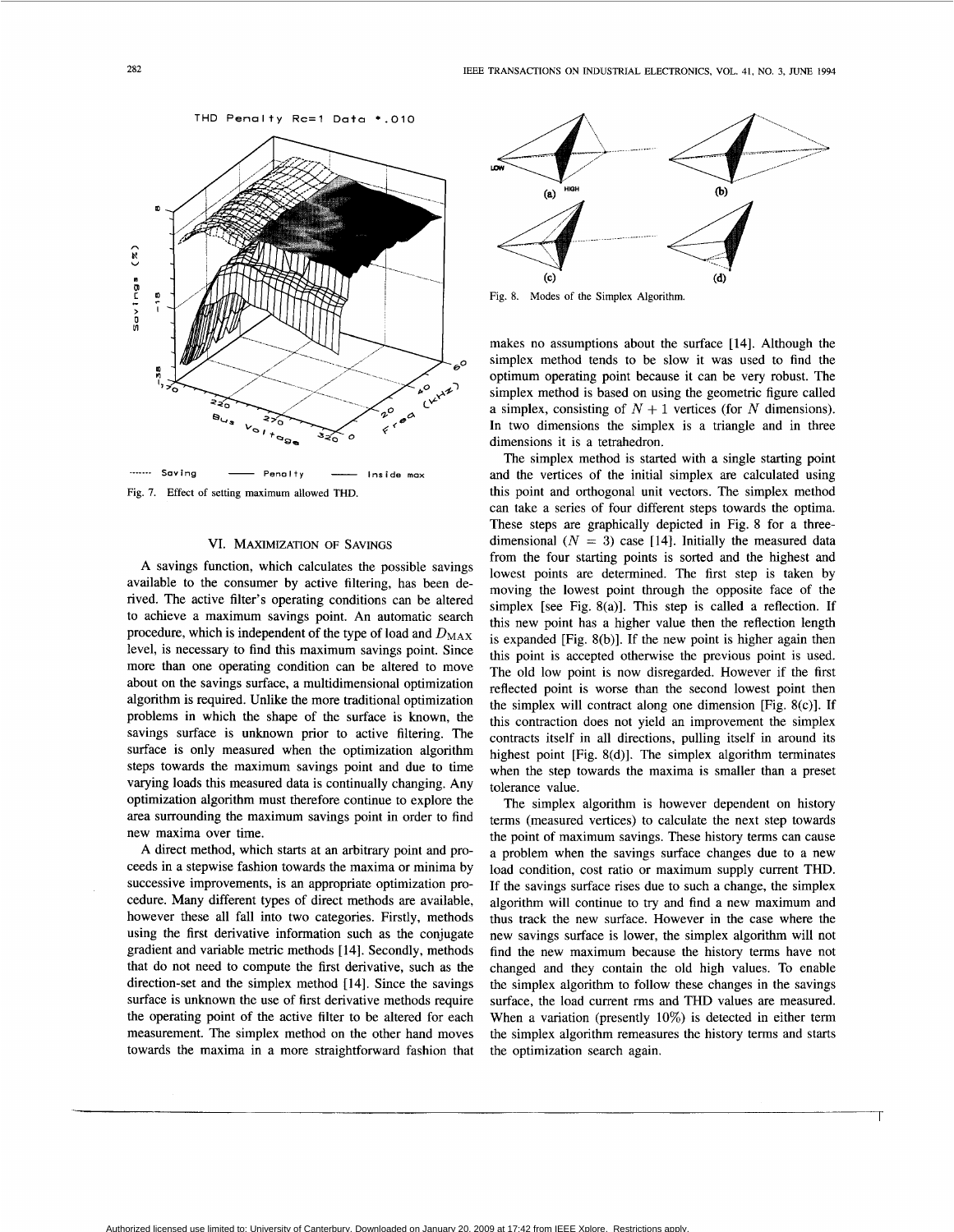

**Fig.** *9.*  **Tracking maximum savings under a load change. (a) Track** before load **change. (b) Track after load change.** 

The operation of the simplex algorithm due to a load change is illustrated in Fig. 9. Initially the load consists of the single phase bridge rectifier with a capacitive and resistive load drawing 7.2  $A_{RMS}$ . This results in the savings surface shown in Fig. 9(a). The simplex algorithm measures the three starting points 1, **2,** and **3.** Based on these three points the simplex **Three Variable Optimisation** - **Penalty** 10%THD



**rent must be less than 10%.** 

measures a new point 4 and then recalculates and measures another point at 5. At point 5 the load increases due to an additional resistive **(3 ARMS)** component being connected in parallel with the bridge'rectifier load. The surface now decreases to that shown in Fig. 9(b) and the history terms now have to be remeasured. The three history terms are the three previous highest savings values which were 1, **2,** and **4** on Fig. 9(a). The dc bus voltage and switching frequency values of points **1, 2,** and **4** correspond to points **6, 7,** and **8** on the new savings surface on Fig. 9(b). The simplex algorithm now continues searching until it discovers that the new maximum savings occurs at point **11.** 

#### VII. **THREE** VARIABLE **OPTIMIZATION**

The active filtering system has the ability to manipulate the power amplifier dc bus voltage, average switching frequency, and fundamental power factor to achieve the greatest savings for any particular load. The simplex optimization algorithm is well suited to multidimensional problems [14]. It is difficult to graphically represent a four-dimensional savings surface to show the operation of the optimization algorithm as it steps towards the maximum savings point. The track to the optima is shown in Fig. 10 by displaying the three variables and the tracking sequence between them.

Fig. 10 shows the track leading to the maximum savings point for the load as described in the section on filter performance (Fig. 4) and with the additional penalty that the supply current THD must be less than **10%.** The starting point is at a dc bus voltage of **242 V,** an average switching frequency of **16**  kHz, and fundamental phase displacement of 49°. Three other points are measured and the simplex algorithm then tracks to a maximum savings point of **-21.6%** at **212** V, **12 kHz,** and **44.5'.** Introducing a required level of supply current THD to